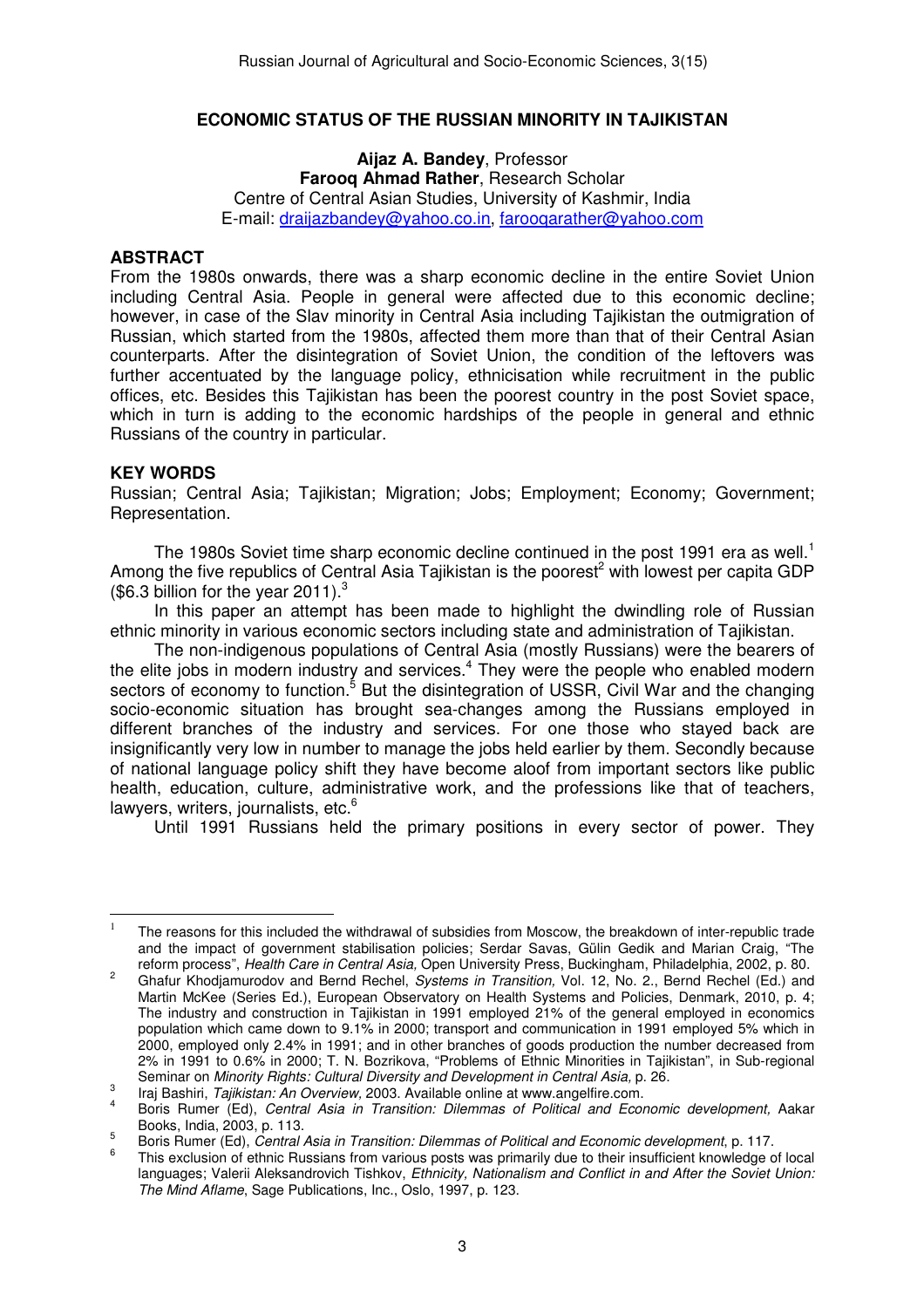constituted a significant share in the total population (388,481 in 1988)<sup>7</sup> thereafter they started to leave the country. In 1993 alone more than 200,000 or 51% left Tajikistan.<sup>8</sup> So much so that in year 2000 there was only 68,000 Russians left in the country. $9$  Those leftovers belonged to either mixed families on account of intermarriages<sup>10</sup> or had no means to  $leave.<sup>11</sup>$ 

Today most of the left-over Russians regard Tajikistan their motherland mainly because they were born there or else lived in the country for decades<sup>12</sup> but most of them are not at par with Tajiks as far as their political or economical wellbeing is concerned. In this paper we will try to assess their role in various economic sectors of the country. In addition to it we will try to discuss the reasons for their present situation.

After the 1917 Revolution and the subsequent formation of Soviet Union the migration pattern, even though continued, changed to the extent of coming of professionals in Central Asia. This was primarily because Soviet Union followed socialism and new economic policies thereof encouraged migrations of all peoples from their homeland to their place of working. The influx of Russians assumed an organized character during these years after the beginning of industrialisation in Central Asia as an influx of immigrant Russians grew rapidly<sup>13</sup> which is what has been reflected in the following table.

|                 | 1926      |       | 1959      |       | 1989      |               |  |
|-----------------|-----------|-------|-----------|-------|-----------|---------------|--|
|                 | Total no. | %     | Total no. | %     | Total no. | $\frac{0}{c}$ |  |
| All population  | 6229.9    | 100.0 | 9294.7    | 100.0 | 16464.5   | 100.0         |  |
| Kazakhs         | 3627.6    | 58.2  | 2787.3    | 30.0  | 6534.6    | 39.7          |  |
| <b>Russians</b> | 1274.0    | 20.5  | 3972.0    | 42.7  | 6227.5    | 37.8          |  |
| Ukrainians      | 860.2     | 13.8  | 761.4     | 82    | 957.5     | 5.8           |  |
| Germans         | 58.7      |       | 659.7     |       | 957.5     |               |  |
| ດthers          | 408 5     | 6 R   | 1114.3    | 12 በ  | 1848 7    |               |  |

Table 1. Populations in Kazakhstan (1926–89)

Source: K. Nurpeis, "Kazakhstan", History of Civilizations of Central Asia, Vol. VI, p. 254.

What is understood from the above table has been that by the year 1959 the Russian and other migrants had outnumbered the natives in Kazakhstan; and majority was of the Russians<sup>14</sup> (almost 40% of the total population).<sup>15</sup> In 1959 census, Kazakhstan was home to 4,014,000 Russians and 762,000 Ukrainians, who together made up 51% of its total population.<sup>16</sup> In the northern Kazakhstan the Russians were mainly peasants, while as in

 $\overline{a}$ 

<sup>7</sup> Tajikistan Country Profile, Central Asia Executive Summary Series, Programme for Culture and Conflict Studies (CCS) Department of National Security Affairs Naval Postgraduate School No. 3, California, July 2009, P. 7.

<sup>8</sup> Sebastien Peyrouse, "The Russian Minority in Central Asia: Migration, Politics and Language", Occasional Papers, Woodrow Wilson International Center for Scholars, Washington, D.C., 2008, p. 6.  $\mathsf{q}$ 

 $\frac{9}{10}$  Sebastien Peyrouse, *Occasional Papers*, p. 6.

T. N. Bozrikova, "Problems of Ethnic Minorities in Tajikistan", a Sub-regional Seminar on Minority Rights: Cultural Diversity and Development in Central Asia, pp. 21-22.

<sup>11</sup> Charles King and Neil J. Melvin, "Diaspora Politics: Ethnic Linkages, Foreign Policy, and Security in Eurasia", International Security, Vol. XXIV, No. III, p. 123, available online at http://belfercenter.hks.harvard.edu/publication/438/diaspora\_politics.html, accessed 04 April 2012.

<sup>&</sup>lt;sup>12</sup> T. N. Bozrikova, "Problems of Ethnic Minorities in Tajikistan", a Sub-regional Seminar on *Minority Rights:* Cultural Diversity and Development in Central Asia, pp. 38-39

<sup>13</sup> Stefani Hoffman, "Russia's Diasporas: The Case of the Russian-speaking Community in Israel", Working Paper Series on Russia and the Former Soviet States, Liechtenstein Institute on Self-Determination at Princeton University, United States, August 2003.

<sup>14</sup> During 1950s and 1960s some Russian settlers came in connection with some economic projects like the 'Virgin Land Campaign' (particularly in Kazakhstan), or natural disasters like the reconstruction of Tashkent after the earthquake of 1966.

<sup>15</sup> K. Nurpeis, "Kazakhstan", History of Civilizations of Central Asia, Vol. VI, Chahryar Adle (President), UNESCO, Paris, 2005, p. 254.

<sup>&</sup>lt;sup>16</sup> Ian Murray Matley, *Central Asia: A Century of Russian Rule, p.* 108.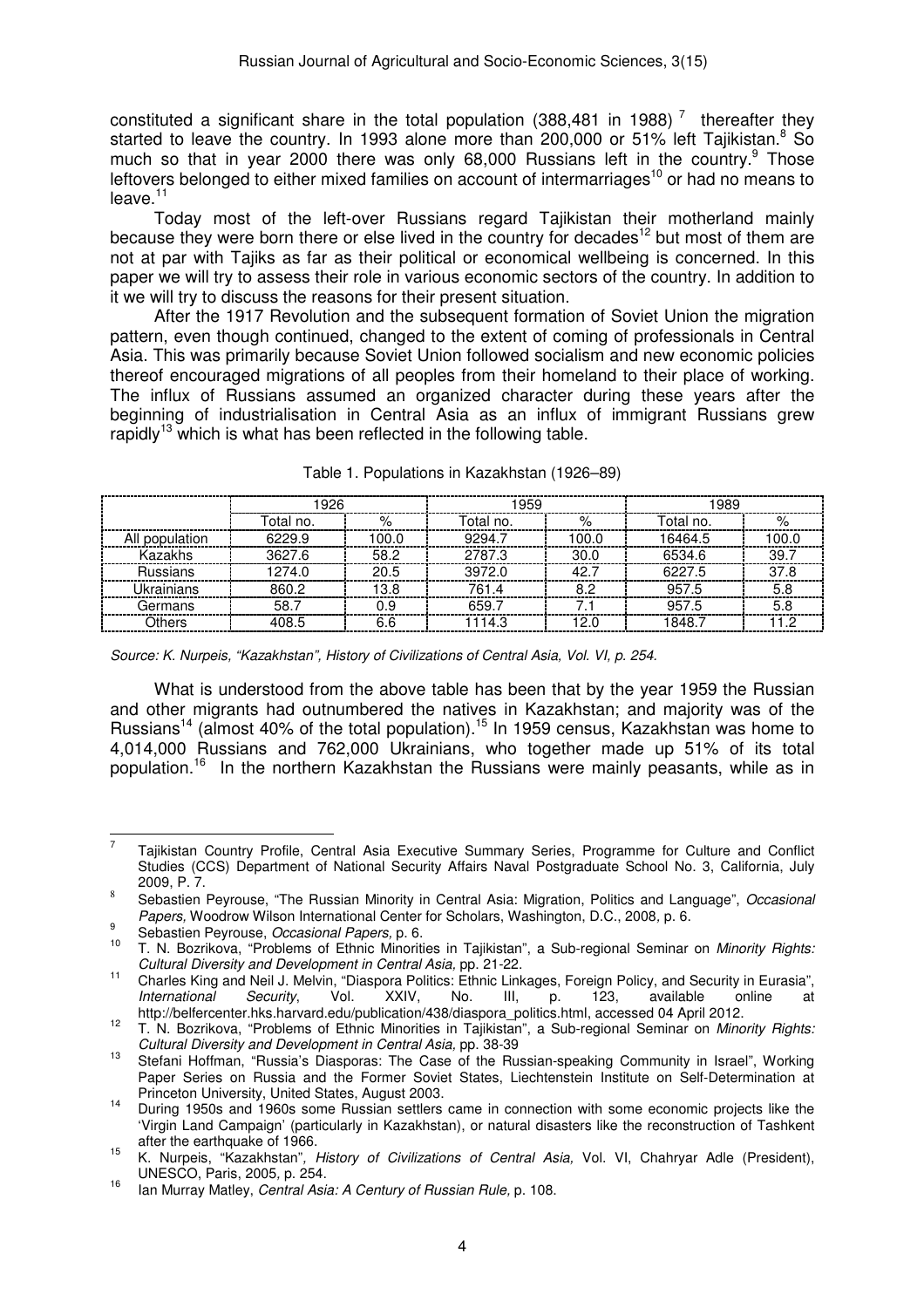other parts in Central Asia they settled down mainly in urban and industrial centers.<sup>17</sup> Samargand contained 11,650 Russians out of its total population of 80,700 in 1908<sup>18</sup>, which rose to 23,000 by 1910; Fergana (developed as an industrial centre by the Russians) contained 11,000 Russians (70% of the total population) in 1911; Syr Darya had a big lot of 101,289 Russian settlers in 1910<sup>19</sup>; in 1911 there were 8,000 Russians in Frunze modern Bishkek (when its total population was 14,000).<sup>20</sup>

Kyrgyzstan, like other Central Asian republics, also saw increase of Russian migrants as in 1926 their number reached to 180,000.<sup>21</sup> Between 1926 and 1939 their number increased to  $366,000^{22}$  which further grew by 1950-60 as the Russians and Ukrainians togather made up one third of the country's population.<sup>23</sup> Following table amply provides the population format represented by major ethnic groups from 1926 to 1989.

| n/r                                   | OOR | aao | ақс                          | 989    |
|---------------------------------------|-----|-----|------------------------------|--------|
|                                       | ิคล |     |                              |        |
| ∩≏k<br>-----------------<br>--------- |     | .   | -----------                  | ------ |
|                                       |     |     |                              |        |
|                                       |     |     | ------------<br>------------ |        |

|  |  |  | Table 2. %age Ethnic structure in the Kyrgyz SSR (1926–89) |
|--|--|--|------------------------------------------------------------|

Source: A. Tabyshalieva, "Kyrgyzstan", History of Civilizations of Central Asia, Vol. VI, p. 275.

The modern Uzbekistan saw the migration of Slaves from 1880s. $^{24}$  Since Tashkent, under Tsars, was the seat of administration of Turkestan to attract a large section of Russians who in 1911 were 202,000 (4%) in a population of 5,090,000<sup>25</sup> and by 1926 their number reached to 269,000.<sup>26</sup> In a short period of just five years, between 1933 to 1938, about 650,000 Russian migrants came to the republic to settle down mostly in the towns.<sup>27</sup> By 1959 there were some 1,101,000 Russians and together with 88,000 Ukrainians they comprised 51% of its population.<sup>28</sup> In 1989, there were as many as 1.8 million Russians in Uzbekistan.<sup>29</sup>

<sup>&</sup>lt;sup>17</sup> Elizabeth E. Bacon, *Central Asians Under Soviet Rule: A Study in Culture Change*, Cornell University Press, Ithaca and London, 1966, p. 26.

<sup>&</sup>lt;sup>18</sup> In the Khanates of Bukhara and Khiva, the number of Russians was scarce; Elizabeth E. Bacon, *Central* Asians Under Soviet Rule: A Study in Culture Change, p.106. In 1897 Bukhara had 28,200 Russian settlers, about 1% of the total population of 3,000,000; Lawrence Krader, Peoples of Central Asia, Indiana University, Bloomington, Indiana, 1963, p.175. The number of Russians in Bukhara and Khiva had increased from 12,000 in 1897 to 50,000 in 1917. These Russian settlers in Bukhara and Khiva were only military personnel; Lawrence Krader, Peoples of Central Asia, p. 179.

<sup>&</sup>lt;sup>19</sup> Ian Murray Matley, *Central Asia: A Century of Russian Rule,* p.105. The aggregate Russian population of the regions of Syr Darya, Fergana, Samarkand and Transcaspia in 1910 was 202,290 out of its total population of 5,291,152; Elizabeth E. Bacon, Central Asians Under Soviet Rule: A Study in Culture Change, p. 106.

<sup>20</sup> Ian Murray Matley, Central Asia: A Century of Russian Rule, p. 105.<br>
Law Matley, Central Asia: A Century of Russian Rule, p. 105.

<sup>&</sup>lt;sup>21</sup> Lawrence Krader, *Peoples of Central Asia*, p. 183.

<sup>&</sup>lt;sup>22</sup> Lawrence Krader, *Peoples of Central Asia*, p. 187.

A. Tabyshalieva, "Kyrgyzstan", History of Civilizations of Central Asia, Vol. VI, Chahryar Adle (President), UNESCO, Paris, 2005, p. 275. In the 1959 census Kyrgyzstan had 624,000 Russians and 137,000 Ukrainians, that is 37% of its total population; Ian Murray Matley, Central Asia: A Century of Russian Rule, p. 109.

<sup>&</sup>lt;sup>24</sup> International League for Human Rights, On the Compliance of the Republic of Uzbekistan with The United Nations Convention on Elimination of All Forms of Racial Discrimination, 68th Session of the UN Committee on the Elimination of Racial Discrimination (UN CERD), New York, February 20 – March 10, 2006, P. 8.

<sup>&</sup>lt;sup>25</sup> Among these 4% (202,000), 177,374 represent the urban population leaving only 25,000 rural people in the entire region; Gavin Hambly et al, Central Asia, p. 219.

<sup>&</sup>lt;sup>26</sup> Lawrence Krader, *Peoples of Central Asia*, p. 183.<br><sup>27</sup> D. A. Alimeters of Central Asia, p. 183.

D. A. Alimova and A. A. Golovanov, "Uzbekistan", Chahryar Adle (President), History of Civilizations of Central Asia, Vol. VI, UNESCO, Paris, 2005, p. 226.

 $\frac{28}{29}$  Ian Murray Matley, Central Asia: A Century of Russian Rule, p. 109.

<sup>29</sup> International League for Human Rights, On the Compliance of the Republic of Uzbekistan with The United Nations Convention on Elimination of All Forms of Racial Discrimination, 68th Session of the UN Committee on the Elimination of Racial Discrimination (UN CERD), New York, February 20 – March 10, 2006, P.8;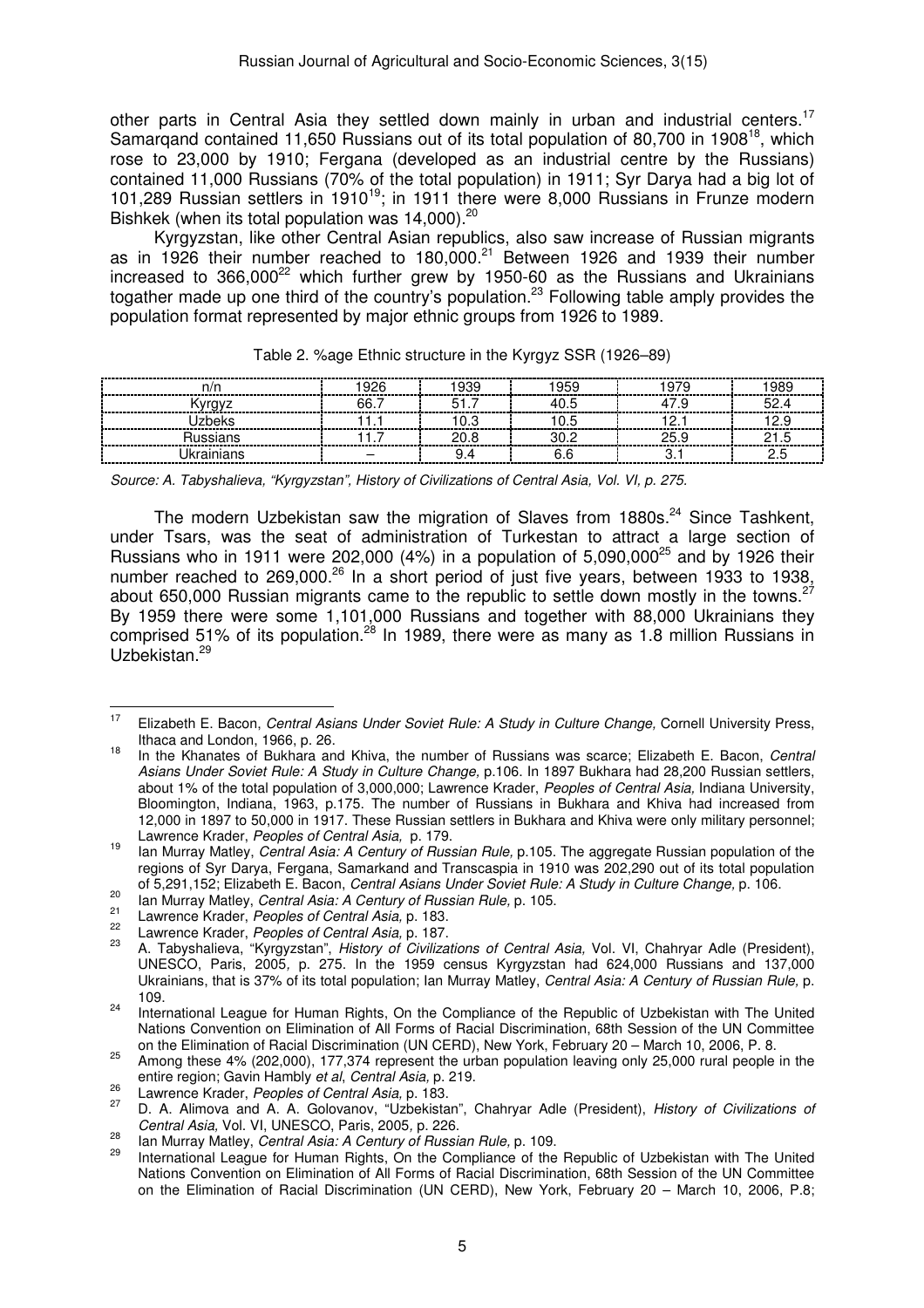The case of modern Tajikistan was not different in respect of receiving the Russian migrants. Since before Soviet formation there was overlapping in the geographical and political boundaries of Uzbekistan and Tajikistan therefore the exact figures of migrants is not strictly reliable. However by 1926 Russians settled there were hardly few; in fact just 5600 were living in towns.<sup>30</sup> From hereafter they rose to 127,000 by 1939<sup>31</sup> increasing almost about 25 times in a period of just 13 years. The trend continued thereafter as well, as is depicted in the following table.

| Ethnic       | 1926                     |      | 1929         |      | 1939         |      | 1959         |      | 1979         |      | 1989         |      |      |     |
|--------------|--------------------------|------|--------------|------|--------------|------|--------------|------|--------------|------|--------------|------|------|-----|
| Group        | No. in<br>Th             | $\%$ | No. in<br>Th | $\%$ | No. in<br>Th | $\%$ | No. in<br>Th | $\%$ | No. in<br>Th | $\%$ | No. in<br>Th | $\%$ |      |     |
| Tajik        | 620.0                    | 75   | 901.4        | 78.4 | 883.6        | 59.5 | 1.051.2      | 53.  | 2.237.5      | 58.8 | 3.172.4      | 62.3 |      |     |
| <b>Uzbek</b> |                          |      | 206.3        | 17.9 | 353.6        | 23.8 | 454.4        | 23.0 | 873.2        | 22.9 | 1.197.8      | 23.5 |      |     |
| Russian      | 5.6                      | 0.7  |              |      | 153          | 10.3 | 262.6        | 13.3 | 395.1        | 10.4 | 388.5        | 7.6  |      |     |
| Ukrainian    |                          |      |              |      |              |      | 26.9         | 1.4  | 35.8         | 0.9  | 41.4         | 0.8  |      |     |
| Kyrgyz       |                          |      | 22.8         | 2.0  |              |      | 25.6         | 1.3  | 48.4         | 1.3  | 63.8         | 1.3  |      |     |
| Kazakh       |                          |      |              |      |              |      |              |      | 12.6         | 0.6  |              |      | 11.4 | 0.2 |
| Turkmen      | $\overline{\phantom{a}}$ |      | 16.4         | 1.4  |              | ۰    | 7.1          | 0.4  | 14.0         | 0.4  | 20.5         | 0.4  |      |     |
| Tatar        |                          |      |              |      |              |      | 56.9         | 2.9  | 79.5         | 2.1  | 72.2         | 1.4  |      |     |
| German       |                          |      |              |      |              |      | 32.6         | 1.6  | 38.9         | 1.0  | 32.7         | 0.6  |      |     |
| Jew          | $\overline{\phantom{a}}$ |      |              |      |              |      | 12.4         | 0.6  | 14.7         | 0.4  | 14.8         | 0.3  |      |     |
| Korean       |                          |      |              |      |              |      |              |      |              |      | 13.4         | 0.3  |      |     |
| other        | 406.4                    | 24.3 |              |      | 94.9         | 6    | 37.6         | 1.9  | 69.6         | 1.8  | 63.4         | 1.2  |      |     |
| Total        | 1.032                    |      |              |      | 485.1. ا     |      | .979.9       |      | 3.806.2      |      | 5.092.6      |      |      |     |

| Table 3. Demographic Development of Tajikistan during Soviet Rule |  |
|-------------------------------------------------------------------|--|
|-------------------------------------------------------------------|--|

Compiled on the basis of: U.S.S.R Census 1939,1959,1979,1989, Tereska Rakowska-Harmston 1971 and calculations made by Aaron Erlich in his "Tajikistan: From Refugee Sender to Labor Exporter", Migration Policy Institute, July 2006, accessed 04 September 2012.

The trend and pattern of Russian migration in any of the five Central Asian republics started to decline as the census of 1979 has shown. The disintegration of the USSR and the exit of Russians from these independent states further declined their numbers in Central Asia as the case of Tajikistan represents in the following table.

| Table 4. Population of ethnic Russians in Tajikistan from 1989 to 2000 |  |  |  |  |  |
|------------------------------------------------------------------------|--|--|--|--|--|
|------------------------------------------------------------------------|--|--|--|--|--|

| -------------<br>______ |  |                                                                                                                                                                                                                                     | -------------                             | --------------------<br>-----------------------<br>--------<br>_________ |  |  |
|-------------------------|--|-------------------------------------------------------------------------------------------------------------------------------------------------------------------------------------------------------------------------------------|-------------------------------------------|--------------------------------------------------------------------------|--|--|
|                         |  | ---------                                                                                                                                                                                                                           | -----------------------<br>-------------- | 989<br>---------<br>-------                                              |  |  |
|                         |  | ״<br>and the contract of the contract of the contract of the contract of the contract of the contract of the contract of the contract of the contract of the contract of the contract of the contract of the contract of the contra |                                           |                                                                          |  |  |

Source: Tajikistan Country Profile, Central Asia Executive Summary Series, Programme for Culture and Conflict Studies (CCS) Department of National Security Affairs Naval Postgraduate School No. 3, California, July 2009, P.7.

The incremental growth of Russian migrations continued after the formation of USSR between 1926 to 1939<sup>32</sup> more than 1.7 million Russians left European Russia to live in Central Asia<sup>33</sup> taking their lot to 3,866,000 (23%) in 1939<sup>34</sup> and to 6,265,000 in 1959.<sup>35</sup> During World War II, many industrial enterprises and academic institutions were shifted to

Political Conditions in the Post-Soviet Era, Profile Series: Uzbekistan, Ins Resource Information Center, Washington, D.C., September 1994, p. 7.

<sup>&</sup>lt;sup>30</sup> Aaron Erlich, Tajikistan: From Refugee Sender to Labor Exporter, Migration Policy Institute, July 2006, available online at http://www.migrationinformation.org/Profiles/display.cfm?ID=411

 $31$  Lawrence Krader, *Peoples of Central Asia*, p. 187.

Those Russian migrants who came to Central Asia during the period of World War II got settled in the urban areas like Dushanbe (Stalinabad), Frunze (Pishpek), and other regions; Ian Murray Matley, Central Asia: A Century of Russian Rule, p. 95.

 $\frac{33}{34}$  Sebastien Peyrouse, *Occasional Papers*, p. 2.

<sup>&</sup>lt;sup>34</sup> Lawrence Krader, *Peoples of Central Asia*, p. 187.

Lawrence Krader, Peoples of Central Asia, p. 193.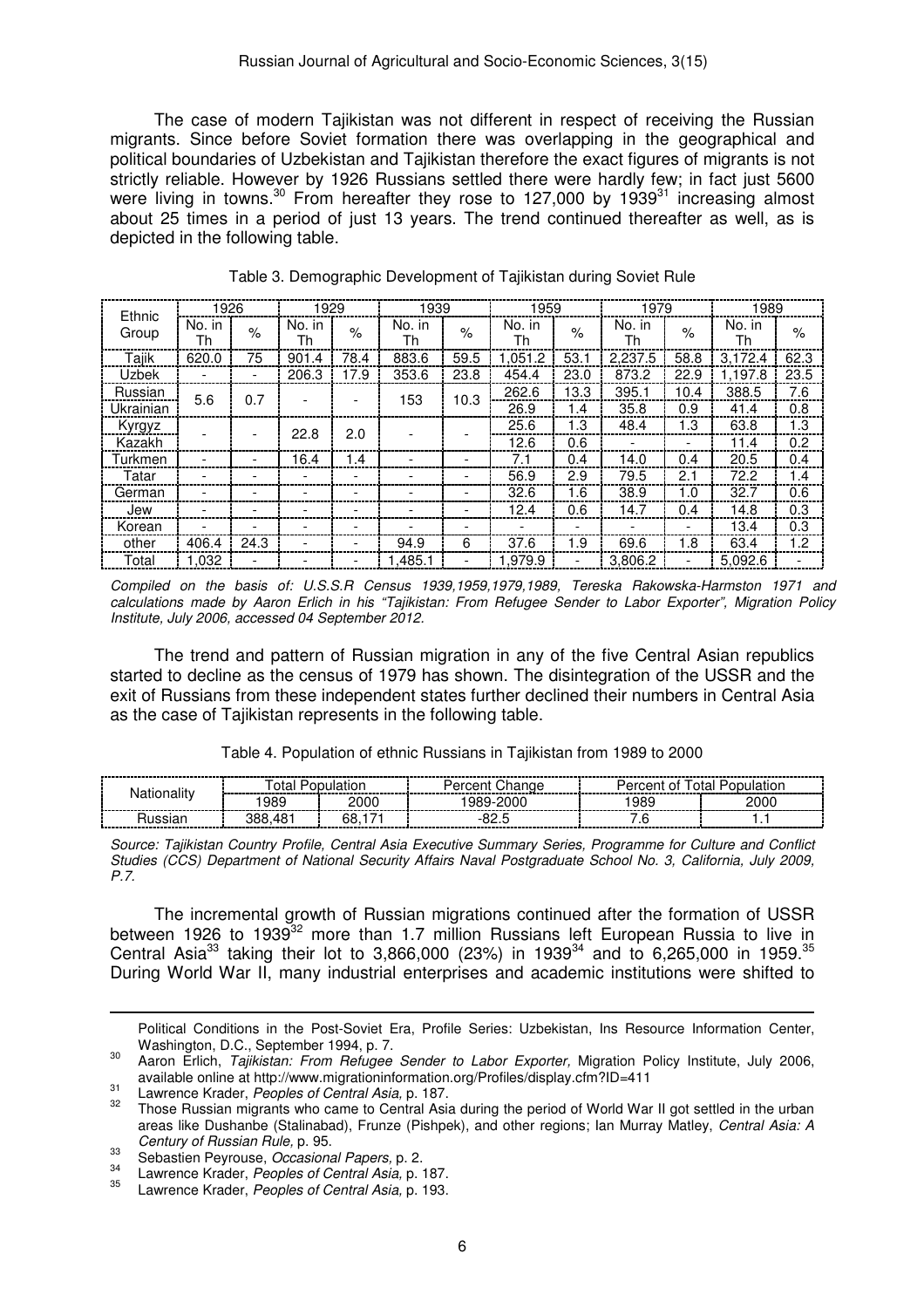the east of Ural Mountains, which carried with them another wave of immigrants to Central Asia. Yet another lot of hundreds of thousands of the 'punished people' among others who were accused of collaboration with the enemy were altogether deported to Central Asia.<sup>36</sup> Following table shows the presence of Russians in Central Asian republics from 1959 $37$ onwards wherein their number started to dwindle from 1970 - a trend that further shows decrease after the disintegration of the Soviet Union.

| n/n          | 1959                 | 1970                 | 1979                    | 1989                   | 1999-2000                  | 2007<br>Estimates    |
|--------------|----------------------|----------------------|-------------------------|------------------------|----------------------------|----------------------|
| Kazakhstan   | 3,974,000            | 5.521.000            | 5.991.000               | 6.227.000              | 4.479.000                  | Approx.              |
|              | (42.7%)              | (42.4%)              | $(40.8\%)$              | (37%)                  | $(30\%)$                   | 4,000,000            |
| Kyrgyzstan   | 623.500              | 856,000              | 911,700                 | 916.500                | 603.000                    | Approx.              |
|              | $(30.2\%)$           | $(29.2\%)$           | $(25.9\%)$              | (21.5%)                | (12.5%)                    | 500,000              |
| Uzbekistan   | 1.100.000<br>(13.5%) | 1.473.000<br>(12.5%) | 1.665.000<br>$(10.8\%)$ | 1.653.000<br>$(8.3\%)$ | Approx.<br>900,000<br>(3%) | Approx.<br>800.000   |
| Tajikistan   | 262,600              | 344.000              | 395,000                 | 388,500                | 68,000                     | Approx.              |
|              | (13.3%)              | (11.8%)              | $(10.4\%)$              | (7.6%)                 | $(1\%)$                    | 50,000               |
| Turkmenistan | 262,700<br>(17.3%)   | 313,000<br>(14.5%)   | 349,000<br>(12.6%)      | 334,000<br>$(9.5\%)$   | Approx.<br>120,000<br>(2%) | Less than<br>150.000 |

Table 5. Number of Russians (and their percentage of the total population) in each Central Asian **Republic** 

Source: Sebastien Peyrouse, "The Russian Minority in Central Asia: Migration, Politics and Language", Ocasional Papers, p. 4.

Soviets nationalised all means of production like agricultural land and industry (including small scale, tiny cottage units and business establishments) and all other resources including mineral resources, transport and communication, etc.,<sup>38</sup> therefore, to implement a new socio-economic order many major policies and decisions were taken. One of these was implementing the Five Year Plans to organize trained and educated human resource. This called to set up large number of industries and placed nearer to the sources of raw material.<sup>39</sup> As a result, not only the industrial output increased tremendously but also a large number of industrial class of workers were employed wherein a large number of Russians, besides other Slaves, migrated to Central Asia to be employed in these industries.<sup>40</sup> The major reason for their employment was that almost all natives were unskilled to run the newly established factories, even though the government, side by side, also spread education, elementary and vocational, far and wide to produce skilled labour class for these industries. Yet because of the World War II, still more Russians entered Central Asia as a large number of industries were shifted there to protect these from War. Again in these industries major job market was for immigrant Russians.<sup>41</sup>

The Russians also brought medical knowledge and built hospitals, medical clinics and

 $\overline{a}$ 

 $\frac{36}{37}$  Shirin Akiner, Health Care in Central Asia, p. 16.

The influx of Russian immigrants since 1960s was closely linked to the growth of urban centers like Tashkent, Bukhara, Samarkand, Andijan, Khokand, Fergana, etc; Ian Murray Matley, Central Asia: A Century of Russian Rule, pp. 102-103.

<sup>38</sup> Imtiyaz ul Haq, "Economic Transition in Central Asian Republics: Problems and Prospects" Mushtaq A. Kaw (Ed), Central Asia: Continuity and Change, Centre of Central Asian Studies, University of Kashmir, Srinagar, India, 1999, p. 55.

<sup>39</sup> W. P. and Zelda K. Coats, *Soviets in Central Asia*, Lawrence and Wishart Ltd., London, 1951, p. 109.

The immigrant Russian workforce in Central Asia continued to dominated the industrial, technical, educational and medical care sectors until the end of the 1950s; Saltanat Sulaimanova, "Migration Trends in Central Asia: The Case of Trafficking of Women", Daniel L. Burghart and Theresa Sabonis-Helf (Eds), In the Tracks of Tamerlane: Central Asia's Path to the 21<sup>st</sup> Century, National Defense University Press, Canada, 2004, pp. 377-378.

<sup>41</sup> Shirin Akiner, "History and Politics in Central Asia", Health care in Central Asia, Martin McKee, Judith Healy and Jane Falkingham (Eds), Open University Press, Buckingham, Philadelphia, 2002, p. 16.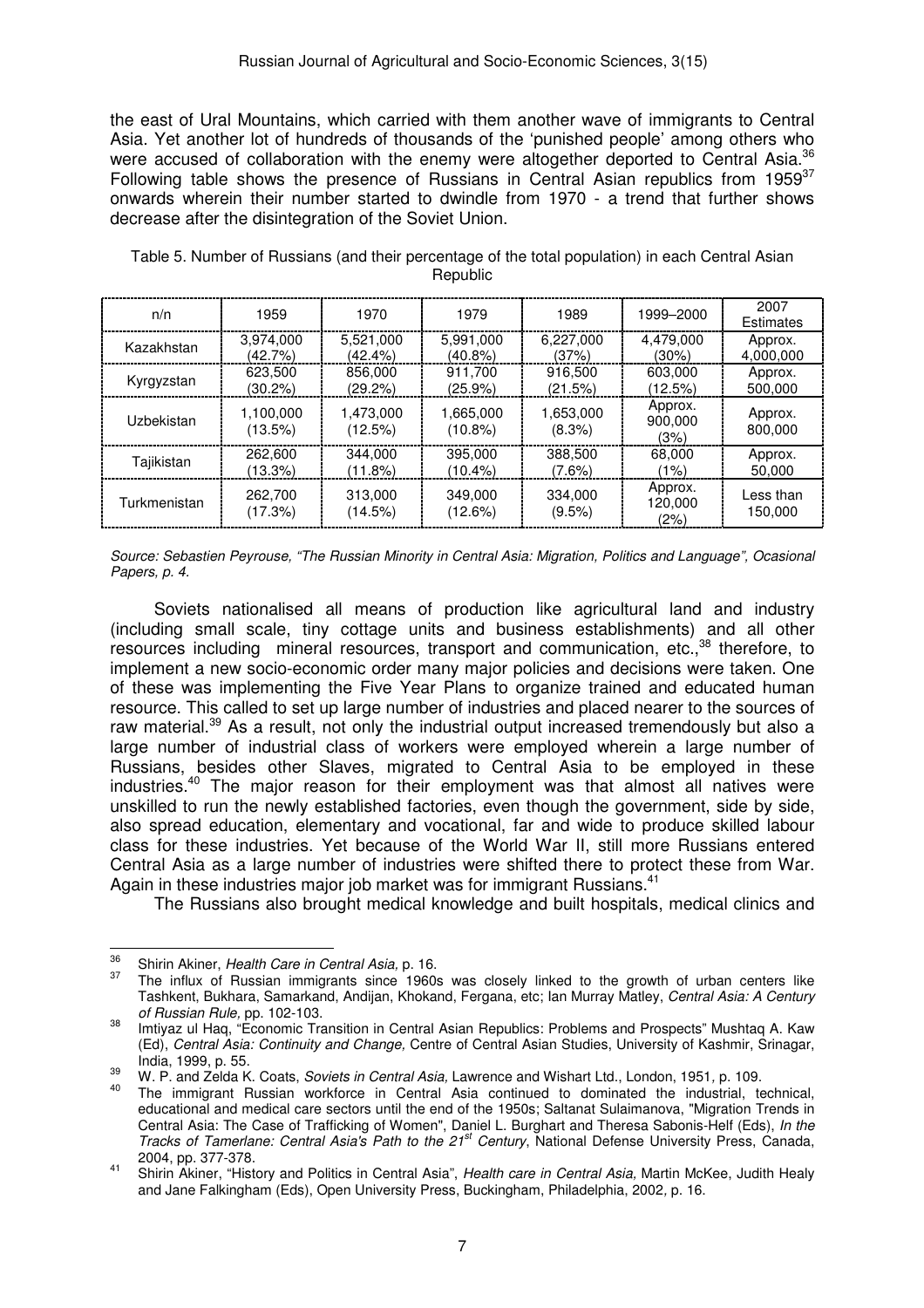pharmacies.<sup>42</sup> Initially, under Tsars, the health system in Central Asia started on a very modest scale mainly to take care of the Russian military and administrative personnel.<sup>43</sup> However, under Soviet rule the health care system in Central Asia was not only universalized<sup>44</sup> but a modern health care system was developed.<sup>45</sup> Soviet government sent many young graduates and professionals, mainly Russians, to work in Central Asia<sup>46</sup> till Central Asians themselves attained medical degrees or a course trained by the Russians in preventive care such as generalists and nurse practitioners.<sup>47</sup> Accordingly by 1961 Central Asia had 102 times as many doctors as in 1913 and the number of hospital beds had increased to 85,300. $48$ 

Soviets also brought some drastic changes in the field of education in Central Asia.<sup>49</sup> Initially the teaching experts were exclusively Russians; however, with the passage of time natives also joined them as teachers of modern education. Between 1917 and 1919 foundation of a new education policy was laid down in which education<sup>50</sup> was made free and compulsory up to 17 years of  $a\overline{g}e^{51}$  In 1920 many higher educational institutes like Tashkent University was established and in 1940s many scientific institutes and laboratories were setup. Such was the progress made in the field of education that the literacy rate among the native people of Central Asia reached to 99% by 1970 from a mere 1-2% in 1917.<sup>52</sup>

The data related the present scenario explains the position existing in the country. In January 2009, out of the total of the 17,580 civil service administrative staff of the country, just 173 (1%) were Russian<sup>53</sup> and out of 99 supreme judicial authorities only one belongs to Russian ethnic minority.<sup>54</sup> Similarly out of the 4,976 employed by the state ministries, 55 were Russian<sup>55</sup> and again out of the 780 civil servants employed by the state committees, 31 were Russians.<sup>56</sup> Their small number in the country is also reflected by the share of Russians

<sup>&</sup>lt;sup>42</sup> Peter L. Roudik, The History of the Central Asian Republics, Library of Congress Cataloging-in-Publication Data, United States of America, 2007, p. 85.

<sup>43</sup> A. K. Patnaik, "Education, the press and public health", Chahryar Adle (President), History of Civilizations of Central Asia, Vol. VI, UNESCO, Paris, 2005, p. 578.

<sup>44</sup> Martin McKee, Judith Healy and Jane Falkingham, Health care in Central Asia, Open University Press, Buckingham, Philadelphia, 2002, p. 7.

<sup>45</sup> Buckingham, Thiladelphia, 2002, p. 7.<br>46 A. K. Patnaik, "History of Civilizations of Central Asia, Vol. VI, p. 578.

<sup>&</sup>lt;sup>46</sup> Shirin Akiner, Health Care in Central Asia, p. 16; Steven L. Burg, "Russians, Natives and Jews in the Soviet Scientific Elite. Cadre Competition in Central Asia", *Cahiers du Monde russe et soviétique*, Vol. XX, No. I, Ehess, January - March, 1979, p. 49, accessed 01 February 2012.

Many doctors were trained only to address the needs of a specific sex or age group suffering from a specific disease, while nurses had limited skills and undertook only basic tasks. As an example of the extreme overspecialisation of Soviet health care, Kyrgyz obstetricians neither owned nor knew how to use stethoscopes; Saltanat Sulaimanova, In the Tracks of Tamerlane: Central Asia's Path to the 21<sup>st</sup> Century, p. 224.

<sup>48</sup> A. K. Patnaik, History of Civilizations of Central Asia, Vol. VI, p. 580.

The introduction of a new alphabet based on Russian script played an important role in the development of education for it proved instrumental in indigenous group's homogenisation in education not only in Central Asia but in the entire USSR; Mohammad Monir Alam, Russia and Tajikistan: Political and Security Relationship, Lancer Books, New Delhi, 2011, p. 60.

<sup>&</sup>lt;sup>50</sup> The spread of mass education was prioritized because it was important for political, economic, and social reasons; Shirin Akiner, Health Care in Central Asia, p.15

<sup>&</sup>lt;sup>51</sup> A. K. Patnaik, *History of Civilizations of Central Asia*, Vol. VI, p. 552.

<sup>52</sup> A. K. Patnaik, History of Civilizations of Central Asia, Vol. VI, p. 550-553; W. P. and Zelda K. Coats, Soviets in Central Asia, p. 112.

 $^{53}$  Whereas 14,625 (88.3%) were Tajik, 1,519 (9.2 %) were Uzbek, 149 (0.9%) were Kyrgyz and 106 (0.6%) belong other ethnic origin; International Convention on the Elimination of all Forms of Racial Discrimination, reports submitted by states parties under article 9 of the convention, Addendum, Tajikistan, United Nations, 2011, p. 18.

<sup>54</sup> Of which 94 were Tajik and 1 was Uzbek; International Convention on the Elimination of all Forms of Racial Discrimination, reports submitted by states parties under article 9 of the convention, Addendum, Tajikistan, United Nations, 2011, p. 18.

<sup>55</sup> And 4,059 were Tajiks, 244 Uzbeks, 9 Kyrgyz and 39 were from other ethnic origin; International Convention on the Elimination of all Forms of Racial Discrimination, reports submitted by states parties under article 9 of the convention, Addendum, Tajikistan, United Nations, 2011, pp. 18-19.

<sup>&</sup>lt;sup>56</sup> The other were; 632-Tajiks, 70-Uzbek, 5-Kyrgyz and 15 from other ethnic origin; International Convention on the Elimination of all Forms of Racial Discrimination, reports submitted by states parties under article 9 of the convention, Addendum, Tajikistan, United Nations, 2011, p. 19.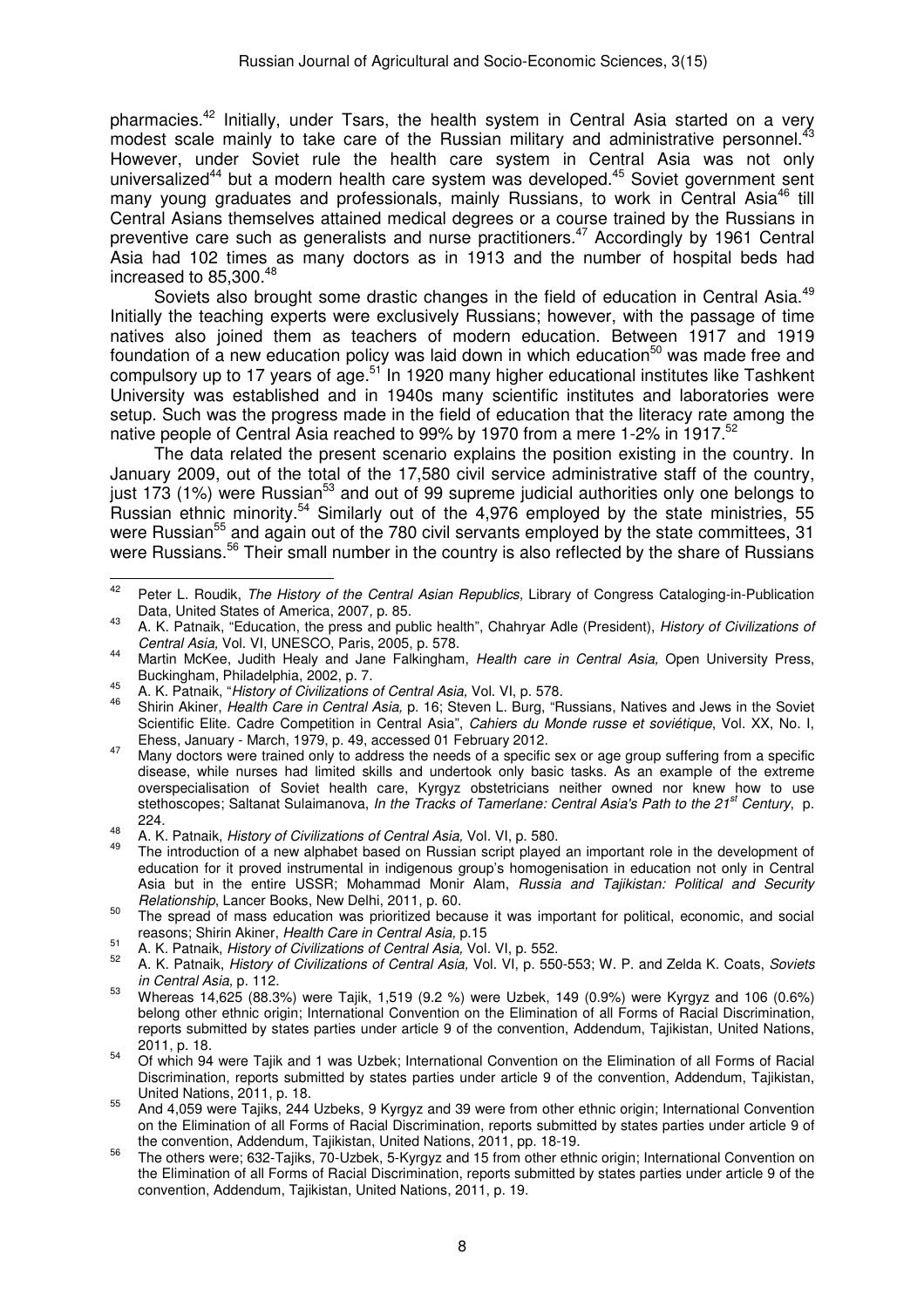in government departments<sup>57</sup> where they are 36 out of the total figure of 3,601 and in the local government authorities the Russians employed are 32 out of the total of 6,650.<sup>58</sup> In the Central Commission on Elections and Referendums there was just 1 Russian out of the total 13 civil servants.<sup>59</sup> This trend continued to exist in the years to follow as is reflected in the following table.

| n/n                                         | Total<br>(%)    | Tajik<br>(%)     | <b>Uzbek</b><br>(%) | Russian<br>(%) | Kyrgyz<br>$(\% )$ | Other<br>$(\% )$ |
|---------------------------------------------|-----------------|------------------|---------------------|----------------|-------------------|------------------|
| Tajikistan                                  | 17.496<br>(100) | 15.451<br>(88.3) | 1,489<br>(8.5)      | 134(0.7)       | 196(1.1)          | 226(1.2)         |
| Kŭhistoni Badakhshon<br>autonomous province | 568<br>(100)    | 518<br>(90.2)    |                     |                | 50(8.7)           |                  |
| Soghd province                              | 2,062<br>(100)  | 1,634<br>(76.3)  | 415<br>(19.3)       | 9<br>(0.4)     | (0.04)            | 3(0.1)           |
| Khatlon province                            | 2.406<br>(100)  | 2.112<br>(85.2)  | 247<br>(11.06)      | 14<br>(0.5)    |                   | 6(0.2)           |
| Dushanbe                                    | 307<br>(100)    | 296<br>(90.5)    | 9<br>(2.7)          | 2<br>(0.6)     |                   |                  |
| Centrally administered<br>districts         | 1.411<br>(100   | 1 230<br>(85.1)  | 139<br>(9.6)        |                | 41<br>(2.8)       | 1(0.06)          |
| Central agencies                            | 10 742<br>(100) | 9661<br>(89.9)   | 652<br>(6.06)       | 109 (1.01)     | 104 (0.96)        | 216<br>(2.01)    |

Table 6. State employees (civil servants) by ethnic origin, as of 1 April 2010

Compiled on the basis of: International Convention on the Elimination of all Forms of Racial Discrimination, reports submitted by states parties under article 9 of the convention, Addendum, Tajikistan, United Nations, 2011, p. 19.

The representation of minorities including Russians, as reflected above, is in fact because these people are very poorly represented in the population of Tajiks. Not that Russians are only few living in the country but also overwhelming majority of professional and technocrats / bureaucrats have left the country in the process of out-migration. Most of them have very little chance to grab such jobs in the near future because of dominance of the natives living there. Even though the following table is based on 2004 study yet it also reflects the mood among Russians who are willing to go anywhere to earn their living and better standards of education for their children.

| Nationality     | In the nearest<br>future and<br>forever | I am going,<br>but later on | I would like, but I<br>don't have<br>possibility | want to abroad<br>for temporarily<br>earnings | No   | Other |
|-----------------|-----------------------------------------|-----------------------------|--------------------------------------------------|-----------------------------------------------|------|-------|
| Tajiks          | 0.3                                     | l .8                        | 3.4                                              | 14.9                                          | 79.1 | 0.5   |
| Uzbeks          | 23                                      | 4.5                         | 3.6                                              |                                               | 79.5 |       |
| <b>Russians</b> | 5.0                                     | 18.8                        | 36.6                                             | 6.9                                           | 32.7 |       |
| Kirghiz         |                                         | 18 2                        | 13.6                                             | 13.6                                          | 54.5 |       |
| Turkmen         |                                         |                             | 5.0                                              |                                               | 95.0 |       |
| Tartars         |                                         | 16 2                        | 48.6                                             |                                               | 27.0 |       |
| <b>Others</b>   | 3 R                                     | $21\Delta$                  | 32.                                              | 54                                            | 35.7 | 1.8   |
| Total           |                                         | 4.5                         | 8.7                                              | 12 R                                          | 72.5 | 0.5   |

Table 7. Are you going to leave Tajikistan for another country? (in %)

Compiled on the basis of: T. N. Bozrikova, "Problems of Ethnic Minorities in Tajikistan", in Sub-regional Seminar on Minority Rights: Cultural Diversity and Development in Central Asia, p. 41.  $\overline{a}$ 

<sup>&</sup>lt;sup>57</sup> Where the Tajiks contribute 3,099, Uzbeks 277, Kyrgyz 25 and others 20; International Convention on the Elimination of all Forms of Racial Discrimination, reports submitted by states parties under article 9 of the convention, Addendum, Tajikistan, United Nations, 2011, p. 19.

<sup>58</sup> Others are; 5,382 Tajiks, 861 Uzbeks, 109 Kyrgyz and 23 from other ethnic origin; International Convention on the Elimination of all Forms of Racial Discrimination, reports submitted by states parties under article 9 of the convention, Addendum, Tajikistan, United Nations, 2011, p. 19.

Apart from Russians, the Tajiks were 10 and Uzbeks 2; International Convention on the Elimination of all Forms of Racial Discrimination, reports submitted by states parties under article 9 of the convention, Addendum, Tajikistan, United Nations, 2011, p. 19.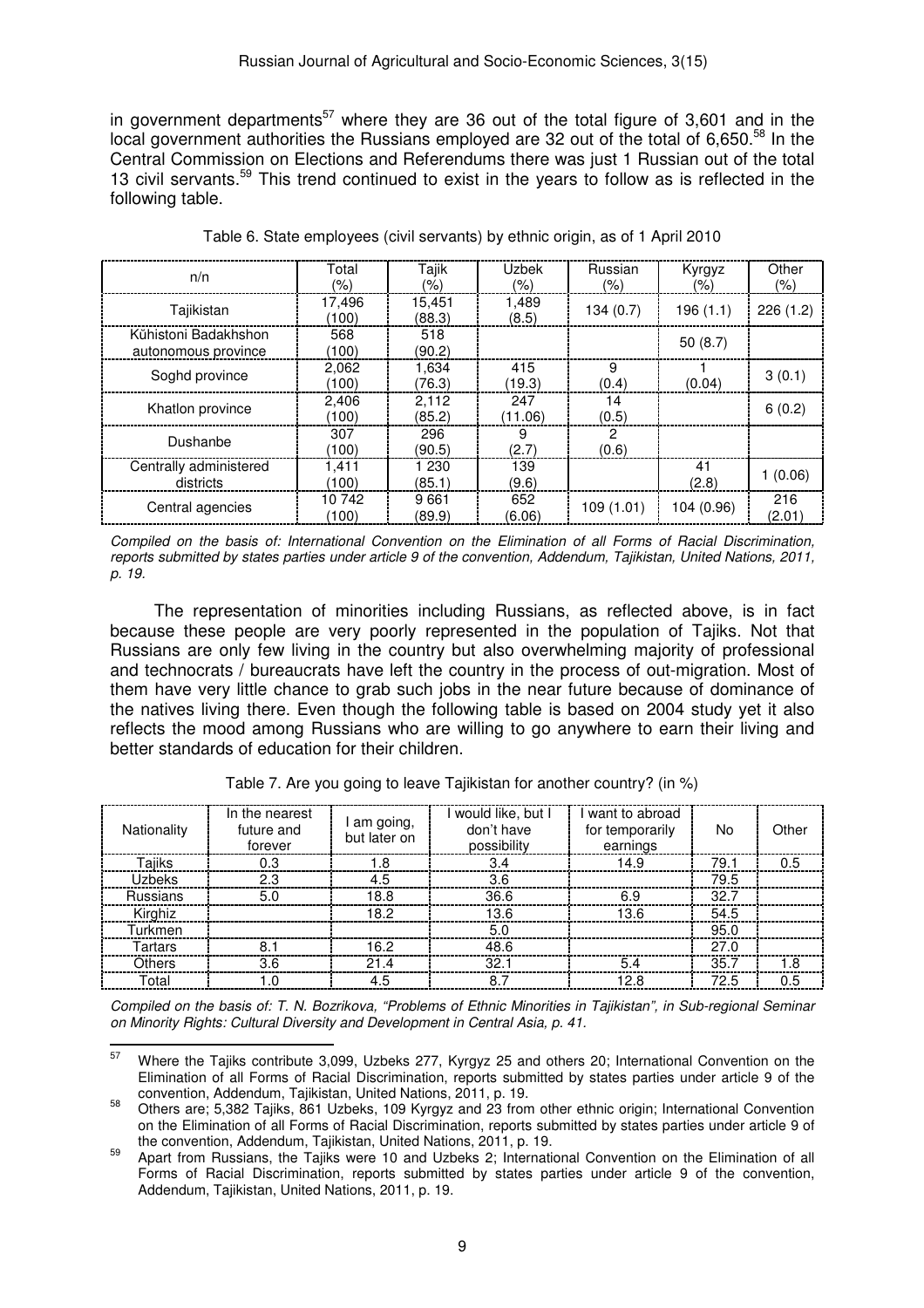The main reasons, according to survey are difficult socio-economic conditions (unemployment, low salary, etc.), absence of prospects for children, limited communication in the native language, departing of the friends, relatives host of other causes other causes many of them have shown eagerness to deport to earn better future (As shown in the following Table). Noteworthy however is that majority of Turkic Iranian stock is willing to stay back and confront the situation. Russians on the other hand have shown willingness to move out but since Russian Federation itself discourages permanent settlement of migrants therefore the Tajik Russians do not want to leave the country and accordingly around 70% of them are forced to face the conditions of the country and elevate themselves in the given scenario. Most of them, more than half of the Tajik Russians in Dushanbe, are pensioners and as such have very little to work.<sup>60</sup> However it is the new generation of Russians that is worried for future. Despite the legal equality of all citizens, the major problem confronting Russians of Central Asia relates to employment access.<sup>61</sup>

| Nationality     | <b>Difficult</b><br>social<br>conditions | Absence of<br>prospects<br>for children | Limited communication<br>on the native language,<br>departing of the friends | Attraction to<br>the historical<br>Motherland | Other | Refused<br>to answer |
|-----------------|------------------------------------------|-----------------------------------------|------------------------------------------------------------------------------|-----------------------------------------------|-------|----------------------|
| Taiiks          | 74.2                                     |                                         |                                                                              |                                               | 25.8  |                      |
| Uzbeks          | 22.2                                     | 33.3                                    | 33.3                                                                         |                                               |       | 11                   |
| <b>Russians</b> | 54.8                                     | 16.2                                    | 16.1                                                                         | 1.6                                           | 11.3  |                      |
| Kirghiz         | 100.0                                    |                                         |                                                                              |                                               |       |                      |
| Turkmen         | 100.0                                    |                                         |                                                                              |                                               |       |                      |
| Tartars         | 37.0                                     | 29.6                                    | 14.8                                                                         |                                               | 14.8  | 3.7                  |
| Others          | 41.9                                     | 16.2                                    | 9.7                                                                          | 12.9                                          | 16.1  | 3.2                  |
| Total           | 57.1                                     | 12.8                                    | 9.9                                                                          | 25                                            | 16.3  | 1.5                  |
|                 |                                          |                                         |                                                                              |                                               |       |                      |

|  |  | Table 8. Main reasons of departure from Tajikistan (in %) |  |  |  |
|--|--|-----------------------------------------------------------|--|--|--|
|  |  |                                                           |  |  |  |

Compiled on the basis of: T. N. Bozrikova, "Problems of Ethnic Minorities in Tajikistan", in Sub-regional Seminar on Minority Rights: Cultural Diversity and Development in Central Asia, p. 41.

The employment of the public offices have accentuated the ethinicisation of the professional ranks to the point that most of the natives work in the state sector and ethnic minorities in the private sector. The Russians find themselves excluded not only from the public offices but also from large companies, that control energy and other critical industries, whether privatized or state controlled.<sup>62</sup> So in order to secure jobs Russians are in favour of reorientation in employment in the food and light industries, in agriculture, trade, and the services.<sup>63</sup>

The given scenario suggests that Russians have representations in various sectors of the government / owned by government almost to the tune of their population share. This as compared to the past is very insignificant and thus in an overall situation they represent between 0.5 to 0.7%. Tajik government has employed many of them in the border troops soon after the independence.<sup>64</sup> But since Tajik government has depended mostly on Russian military for the reason of defense soon after independence<sup>65</sup> has depended on Russian 201<sup>st</sup> Motorized Rifle Division.<sup>66</sup>

 $\overline{a}$ 

 $60$  Tajikistan began privatizing its state holdings in 1992; Iraj Bashiri, Tajikistan: An Overview; In Tajikistan large scale privatisation has made slow but steady progress in recent years; Emmanuel Maurice (Eds), Law in transition: Central Asia, European Bank for Reconstruction and Development, Japan, 2003, p. 17.

<sup>61</sup> Sebastian Peyrouse, Occasional Papers, pp. 13-14.<br>
Sebastian Peyrouse, Occasional Papers, pp. 13-14.

 $^{62}$  Sebastian Peyrouse, Occasional Papers, p. 14.

Valerii Aleksandrovich Tishkov, Ethnicity, Nationalism and Conflict in and After the Soviet Union: The Mind Aflame, p. 122.

 $\frac{64}{100}$  Boris Rumer (Ed), Central Asia in Transition: Dilemmas of Political and Economic development, p. 126.

Library of congress – federal research division, country profile Tajikistan, p. 15; In the beginning they were declared neutral, with only focus on safe grading important military and industrial instillations and to act as peace keepers. But with the passage of time they focused on to keep the pro–communist government in power in Dushanbe; Monica Shepherr, "Intervention in Central Asia," Perspective, Vol. VII, No. III, January-February, 1997, available online at http://www.bu.edu/iscip/vol7/Shepherd.html, accessed 01 September 2012.

 $\frac{66}{10}$  In 1996 Tajikistan housed a total of 16,500 which included 12,500 border troops from 201<sup>st</sup> Motorized Rifle Division. At present Tajikistan is employing 12,000 troops of Russians Federal Border Guard which also include Tajikistan Enlisted Personal. These 200 Russian families of former border guards are living in the